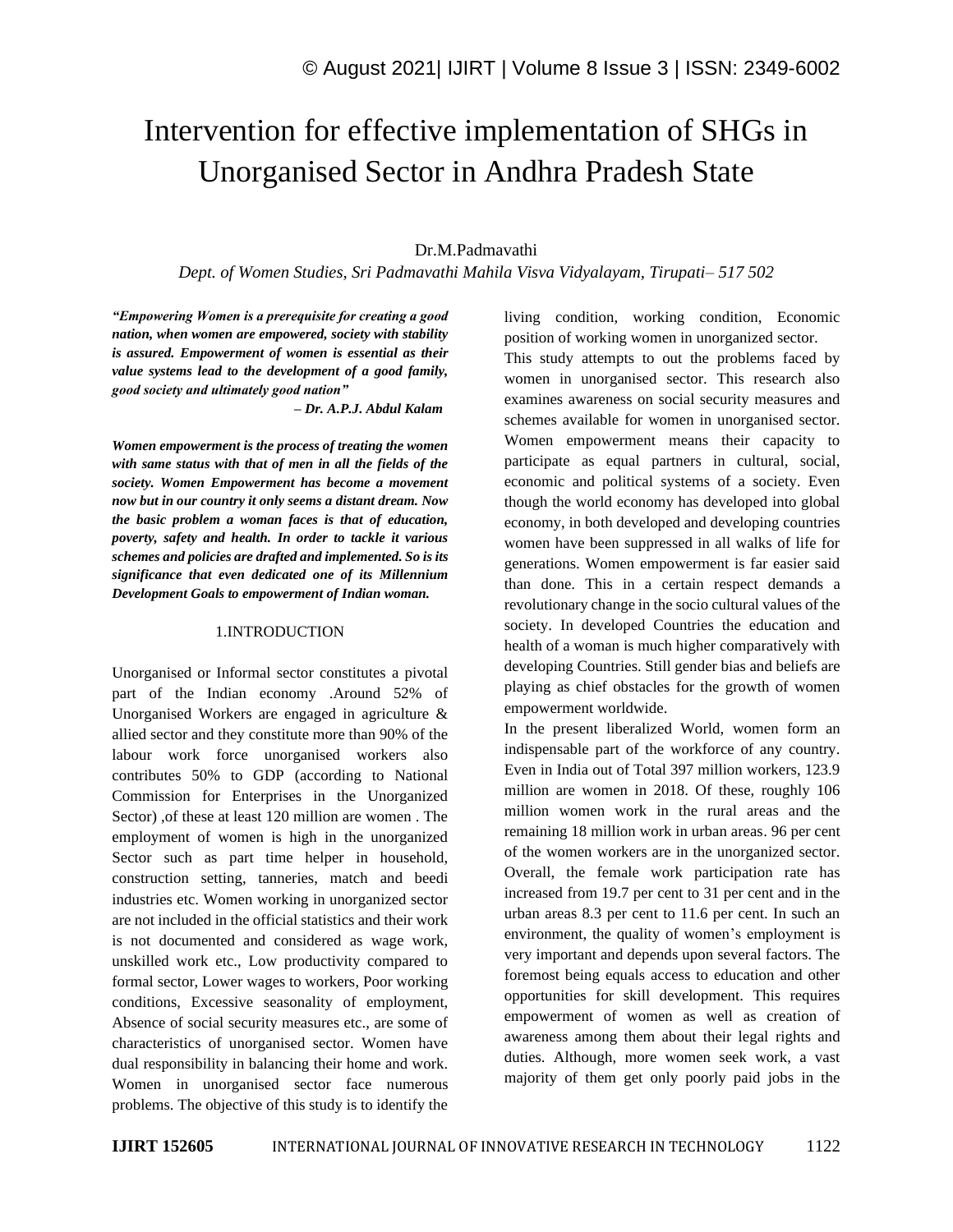informal sector, without any job security or social security.

#### 2. STATUS OF WOMEN IN INDIA

Indian cultural history has a very old and long roots, it can be traced back to thousands of years. Sociologists have analyzed the status of women from these early ages to the present day by different methods. Scholars have believed that women of ancient India enjoyed equal status with men in all aspects of life. The influence of women is marked in every page of Hindu history, right from the most remote periods. What led to the epic wars? Whether it is the abduction of Sita or the insult of Draupadi always the causes which overturned kingdoms committed to the scepter and the pilgrim's staff and formed the groundwork of all the grand epics, were women.

Women reached a very high standard of learning and culture and made all round progress. They could move freely with their husbands or lover and were employed in a number of professions. Literary women scholars like Gargi, Maitrayi, Godha, Vishwashra were well known and acknowledged for their intellectual and literary abilities. Divorce was not permitted infact marriage is considered as "Saat janmo ka bandhan". There are evidence to show that widow marriages prevailed and Sati Pratha did not exist in Vedic period. Women had absolute control over their gifts and property received at the time of marriage (it was called "Parinaya") and it was considered a sin if relatives took away any sort of property belonging to the wife (Stridhana). But the status of women starts declining during the period of Smritis (period of codification of social laws). During this period women were denied the right to study the Vedas. Marriage or domestic lives become compulsory for women. In emerging India as far as women is concerned this factual inequality is expects to be taken care of by the paternalistic role which the state is expected to play. Legal paternalism is inherent in the directive principles of the Indian Constitution. The preamble of Indian constitution goes one step further and expresses the people's resolve to secure, among other things, the dignity of the individual. So, at least, since independence it would seem that women in India are no more prisoners of tradition, culture and history, but their destination is governed by moral, natural and

written laws, and also by the abiding creed built into our constitution.

In addition to discrimination at the workplace, working women have to face several hazards even before the era of globalization, but these have increased several times with the advent of neo-liberal policies of globalization, liberalization and privatization. In the era of globalization, working women have become vulnerable to intense exploitation, there exposed to more and more risk and are forced to endure more and more stress and strain both physical and mental. Even after 70 years of independence and 68 years of democracy, India does not have any specific legislation to deal with discrimination and exploitation of women.

## 3. ECONOMIC EMPOWERMENT IN INFORMAL **SECTOR**

The majority of women in India are informal workers. The statistics of the International Labour Organisation (ILO) indicates that 95% of work force is in the informal sector. Within the informal economy, women are concentrated more in precarious jobs and lowerearning forms of works as compared to men in India. Women are less likely to be employers and more likely to be unpaid contributing family members or casual wage workers. They are being not paid for their work in their own homes, even they are not being paid if they render the service in the homes of others.

According to data, the total share of informal employment was 78% in 1999-2000, it increased to 81% in 2016-17. Though the informal economy in India is estimated to diminish in size as formal employment expands, contrary to this, the trends have shown that informal sector economy is thriving in India. Employment creation has lagged far behind high rates of economic growth in India. Although India is widely known as the office of the world, data reveals that a small minority – only  $13\%$  – of urban workers were engaged in formal employment in the services sector. A high proportion of socially and economically poor sections of society are also concentrated in the informal economic activities. The high level of growth of the Indian economy during the past two decades is accompanied by increasing in formalisation. There are indications of growing interlink ages between informal and formal economic activities. There has been new dynamism of the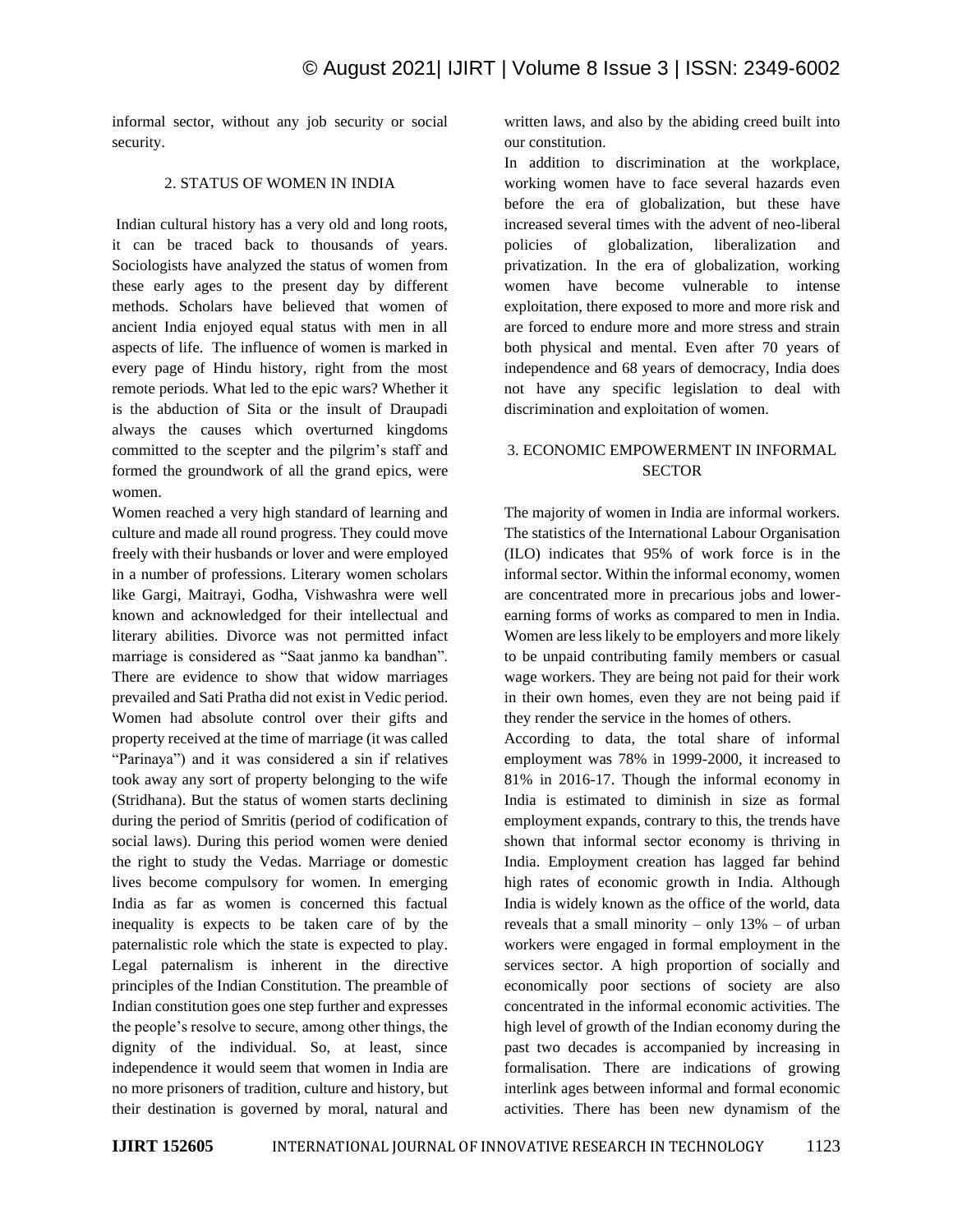informal economy in terms of output, employment and earnings. Faster and inclusive growth needs special attention to informal economy. For inclusive development of Indian economy there is a need to address the requirement of large informal sector in terms of infrastructure and informal sector labour in terms of infrastructure and informal sector labour in terms of training, skill development and social security. The study identified a number of income and employment generating activities in the 'unremunerated' sector of urban settlements. The workers engaged in them mainly worked as selfemployed, as against the wage labourers of the 'enumerated' sector; the new entrants to the urban labour market, particularly migrants from rural areas were forced to work in the informal sector partly due to lack of adequate opportunities in the formal sector and partly due to the workers' lack of skills and expenditure required for the jobs in the formal sector.

## 4. WOMEN FACING CHALLENGES IN SOCIETY

There are many challenges that are currently plaguing the issues of women's rights in India. A lot of issues are redundant and quite basic which has been faced across the Country; they are contributory causes to the overarching status of women. Targeting these issues will directly benefit the empowerment of women. It is not a privilege to have a little girl here and reading about the amount of women deaths they experience really makes me feel. There are notable differences about how girls and boys are treated by their family members and their community. This can include things from the food they are allowed to eat to their education. Most girls are just brought up to be a housewife to then get married by her ten years and leave home with their new husband and his family. They are born into a constant cycle of discrimination and being considered as a lesser individual. In fact, and study I found says, "From the time they are born — or not born — and continuing till late in life when they become wives or mothers, it's a vicious cycle of discrimination, and violence keeps on continuing." Women have been battling against discrimination since the beginning of time. In history, women are viewed as lesser than men. To help combat this issue there have been organizations formed and people speaking out about the injustices and unfairness of the treatment of women, especially in developed countries like India. It's encouraging to read about the progress the country is making after reading about all of the awful things that are an everyday thing here. It's hard to face the reality that these women in the other side of the world deal with such devastating problems simply because they were born a girl but I am left with lots of hope hearing that the problems are improving.

## 1.Education

While the country has grown from leaps and bounds since its independence the gap between women and men education is severe. In comparison to 82.14% of adult educated men, only 65.46% of adult literate women are there in India. Additionally, the norm of culture that states that the man of the family is the beall and end-all of family's decisions is gradually deteriorating the Indian society. Eradicating this gap and educating women about their real place in the world is a step that will largely set this entire movement rolling down the hill to crash and break the wall of intolerance, negligence and exploitation.

## 2. Poverty

Poverty is considered the greatest threat to peace in the world, and eradication of poverty should be a national goal as important as the eradication of illiteracy. Due to abject poverty, women are exploited as domestic helps and wives whose incomes are usurped by the man of the house. If poverty were not a concern, then the girl child will be able to follow her dreams without concerns of sexual exploitation, domestic abuse and no education or work.

## 3. Health and Safety

The health and safety concerns of women are paramount for the wellbeing of a country and are important factors in gauging the empowerment of women in a country. However, there are alarming concerns where maternal healthcare is concerned. While there are several programs that have been set into motion by the Government and several NGOs in the country, there is still a wide gap that exists between those under protection and those not. Poverty and illiteracy add to these complications with local quacks giving ineffective and downright harmful remedies to problems that women have. The empowerment of women begins with a guarantee of their health and safety.

## 5. CATEGORIES OF UNORGANISED SECTOR: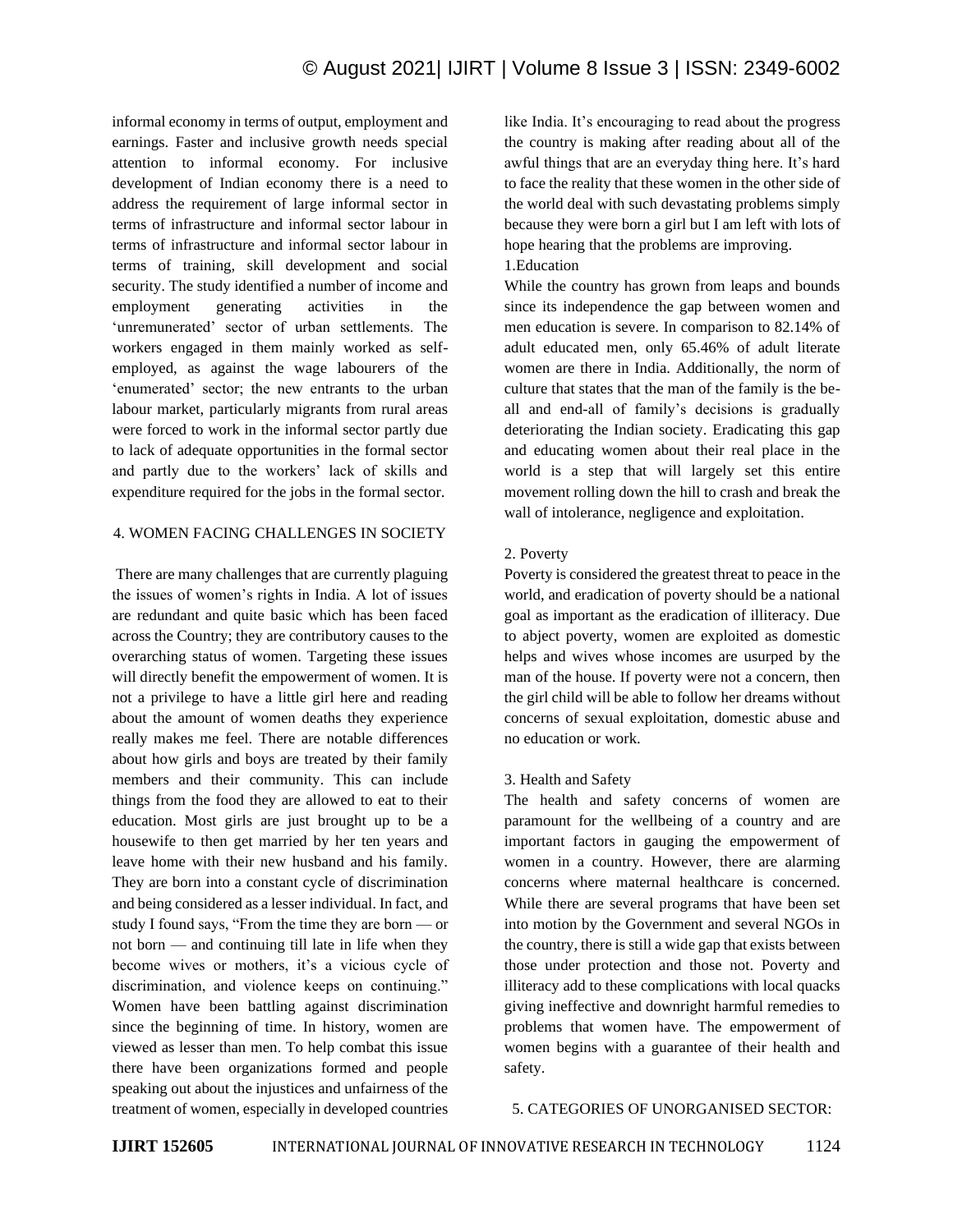The Ministry of Labour, Government of India, has categorised the unorganised labour force under four groups depending on occupation, nature of employment, specially distressed categories and service categories.

- 1. Under Terms of Occupation: Small and marginal farmers, landless agricultural labourers, share croppers, shermen, those engaged in animal husbandry, beedi rolling, labelling and packing, building and construction workers, leather workers, weavers, artisans, salt workers, workers in brick kilns and stone quarries, workers in saw mills, oil mills, etc. come under this category.
- 2. Under Terms of Nature of Employment: Attached agricultural labourers, bonded labourers, migrant workers, contract and casual labourers come under this category.
- 3. Under Terms of Specially Distressed Category: Toddy tappers, scavengers, carriers of head loads, drivers of animal driven vehicles, loaders and unloaders come under this category.
- 4. Under Terms of Service Category: Midwives, domestic workers, shermen and women, barbers, vegetable and fruit vendors, newspaper vendors, etc., belong to this category.

## 6. OBJECTIVE OF SHGs IN INFORMAL SECTOR

The main objective of SHGs is to organize the economically marginalized people into a group for acquiring the assistance of micro-finance and thereby alleviates their position through the process income generating activities. The groups are formed also with an aim to mobilize the low-income group people towards socio-political awareness especially women. It is based on the conviction that rural underprivileged in India have abilities and given the accurate support(s) could become successful producers of valuable goods/ services. Thus the objectives of SHG could be categorized into four parts  $-$  (1) Poverty eradication, (2) Asset building, (3) Empowerment and (4) Establishment of human rights of vulnerable sections and awareness of socio-political issues. Hence, the Government of India has formed the policy of SGSY to bring "the assisted poor families above poverty line by organizing them into SHGs through the process of social mobilization, their training and capacity building and provision of income generating

activities through a mix of bank credit and government subsidy".

In this regard, the policy accepts the involvement of NGOs/ Individuals/ Banks as facilitators, / Self Help promoting institutions in nurturing and development of SHGs including skill development and develop a market linkage process so that groups' can put up their products for sale with a market rate.

#### 7. CONCLUSION

The social security in relation to unorganized sector workers assumes greater significance in the process of growing marketization and globalization of our economy Though there has been a concern towards the workers over the years, the seriousness of the issue of the workers in the work place and the need to cover them under social security schemes has been focused only rather recently. Thus the based on the recent emphasis on the need for social security measures for the workers of the unorganized workers in the rapid globalization of developing countries like India. Focus has also been laid on this aspect of the study at the national policy document. the concept, definitions, framework and perspectives on issues related to women, self-help groups, empowerment and more particularly link between women's empowerment and overall development, inequality between women and men along with social, economic and community empowerment. This is also discusses different ways in which empowerment has been conceptualized, and how women's empowerment affects important development outcomes such as health, education, income levels, etc.

The dependence on various primary and secondary sources and comprise the work of other researchers, activists and academics. Social security comprising of food and nutrition, employment, education, health, and women in a broader sense has to be ensured to the needy. For this, a comprehensive basis has to be provided for formulation of a policy with a macroeconomic and socially sensitive perspective. The unorganized sector of the economy is primarily labour intensive but less rewarding to the workers in comparison. As such, the role of social security measure has to be examined in relation to the workers of the unorganized sector. For this purpose, workers the construction activity has been chosen as a case study. Construction workers in the lower strata of the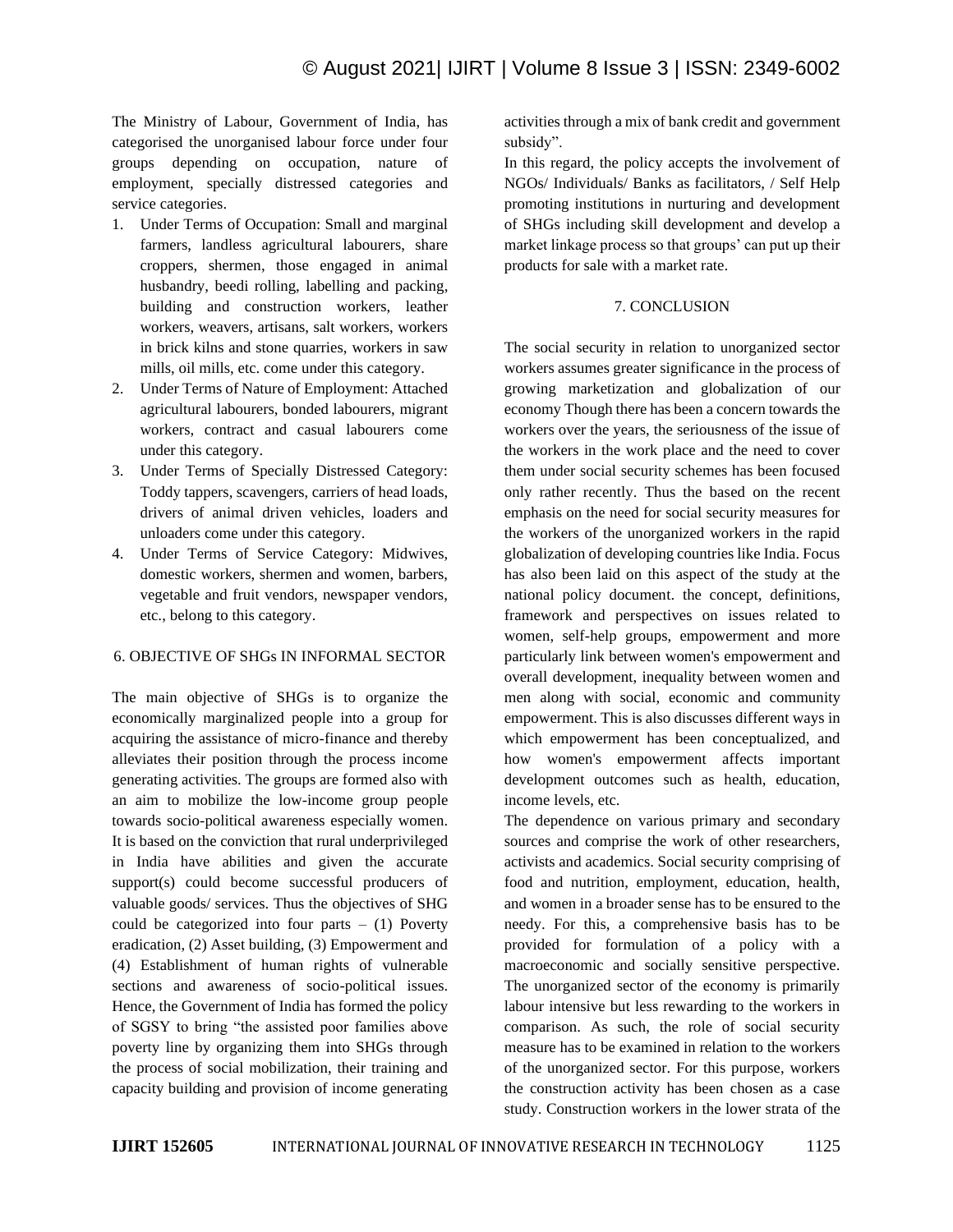society who are virtually in the absence of stable and permanent nature of construction site calls for serious attention of the planners, government and concerned citizens. In the unregulated and unorganized nature of construction industry, the labour moves from one employer to another employer and from one site to another site for seeking job. The majority of workers in this sector work not only with backward technologies but also solely with the aid of muscle power.

Lack of amenities such as drinking water, sanitation facilities, and canteen facilities, besides, denial of maternity benefit for women workers, social security benefits health care, pre-natal and post natal care facilities severely handicap the construction workers in general. If social security measures are made available to them, they can improve their living standards. Hence, the present study examines the extent of the benefit of social security availed by the construction workers.

However, the plight of the workers of unorganized sector was never heard for quite a long time. The need for it arose only recently with some seriousness when the policy changes have taken place in the context of study area. For this purpose, social security measures of unorganized sector and in general and construction women workers in particular are selected. The area of the research is basically the unorganized sector of the Andhra Pradesh; since the sector is vast therefore doctrinal method will be used to analyze the current situation in the study areas. Pragmatic analysis of the status of the women in informal sector will be based on the data available and collected during the research. The following figure shows in identification of sample research design as follows though field investigation.

## **REFERENCES**

- [1] Gudipati Rajendera Kumar (2018) India leads world in informal employment, THE HANS INDIA | May 06,2018 , 03:54 AM IST
- [2] Chowdhury and Surie (2018 ) Indian Institute for Human Settlements. They work on social protection, the informal economy and urban health.
- [3] Bhatt, Ila.1989. 'Shramshakti Report of the National Commission on self-employed RESEARCH PAPER Volume : 6 | Issue : 4 | Special Issue April-2016 | ISSN - 2249-555X 5.
- [4] Jena.N,n.d. "Gender Dimension of Unorganised Manufacturing Sector in India" Kujur, Joseph Marianus and Vikash Jha. 2008. Tribal women domestic workers labour.
- [5] Neetha, N. 2004. 'Making of female breadwinners. Migration and social Neha Mittal Women(2012) Workers In Unorganized Sector: Socio-Economic Perspective Journal of Multidimensional Research Vol.1 Issue 3, ISSN 2278-4853
- [6] Padma. 2002. Women workers in India in the 21st century-Unemployment andPhukan.M.1992. 'Status of labour women in tea gardens of Assam'
- [7] Rani, D. Lakshmi, Aparnaa Bhattacharjee and Manabendranath Roy (eds.). 2005.relations' Department and Bureau for Gender Equality International Labour Research on Human Rights.
- [8] Sadhna Arya Anupama Roy (2011.): Poverty gender and migration: Women Singh, Rakesh Kumar.2013. 'International domestic workers day', The Sangai Soni, Balbir. 2001. Reform prospectus for rural development Vol-2. Delhi:
- [9] Ibid
- [10] https://ncw.in/frmLLawsRelatedtoWomen.aspx accessed on 24th December 2013
- [11]Ruddar Datt (2017); Unorganised Sector And Informalisation Of The Indian Economy, The Indian Journal of Labour Economics, Vol. 50, No. 4, pp 775-792, 2017.
- [12] Surbhi Kapur, Prasana Kumar Sethy (2014); Working and Living Conditions of Workers in Unorganized Sector- A Review of Literature, Online International Interdisciplinary Research Journal, {Bi-Monthly}, ISSN2249-9598, Volume-IV, Issue-II, Mar-Apr 2014.
- [13]India Labour and Employment Report (2014), India Labour and Employment Report 2014: Highlights.
- [14]A.Srija & Shrinivas V. Shirke (2014); An Analysis of the Informal Labour Market in India, Special Feature, CII Report, September - October 2014.
- [15]Ram Singh Bora (2014); Migrant Informal Workers: A Study of Delhi and Satellite Towns, Modern Economy, 5, 562-579. http://dx.doi.org /10.4236/me.2014.55053
- [16] Dr. Muna Kalyani (2015); Unorganised Workers: A Core Strength of Indian Labour Force: An Analysis, International Journal of Research in